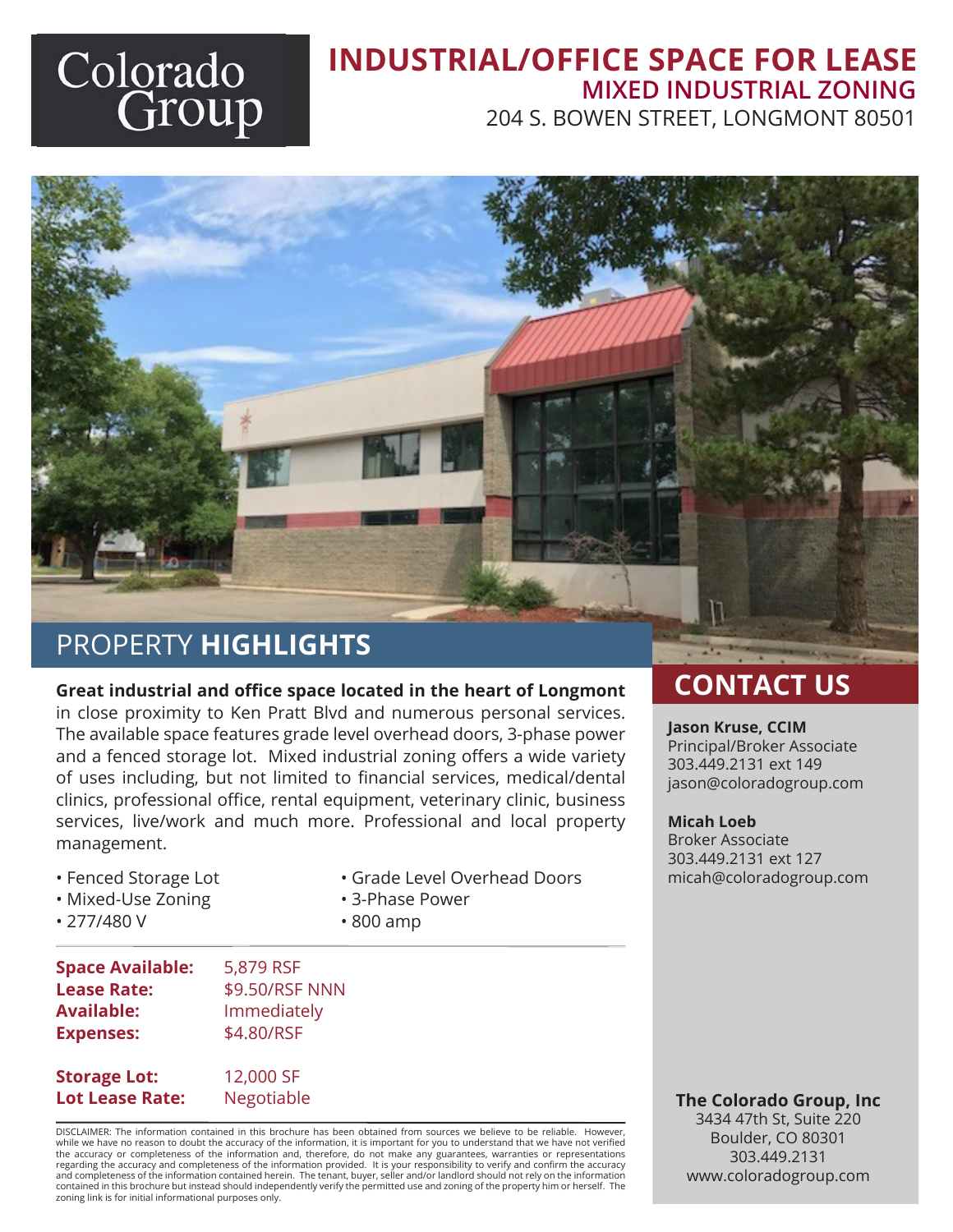## **INDUSTRIAL/OFFICE SPACE FOR LEASE MIXED INDUSTRIAL ZONING**

204 S. BOWEN STREET, LONGMONT 80501

#### PROPERTY **FLOOR PLAN**



**The Colorado Group, Inc. | 3434 47th St, Suite 220, Boulder, CO 80301 | 303-449-2131 | www.coloradogroup.com**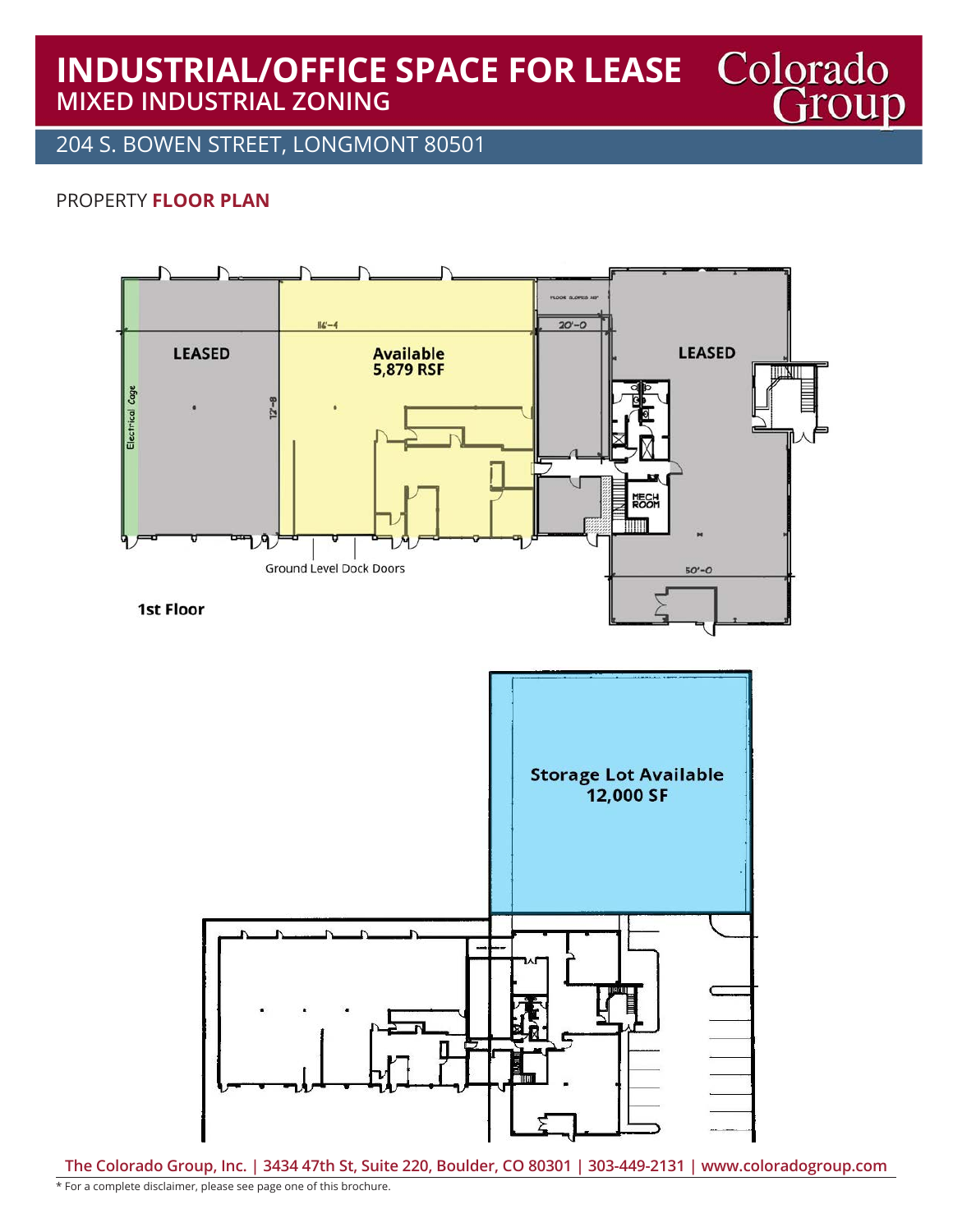# **INDUSTRIAL/OFFICE SPACE FOR LEASE MIXED INDUSTRIAL ZONING**

204 S. BOWEN STREET, LONGMONT 80501

#### PROPERTY **PHOTOS**